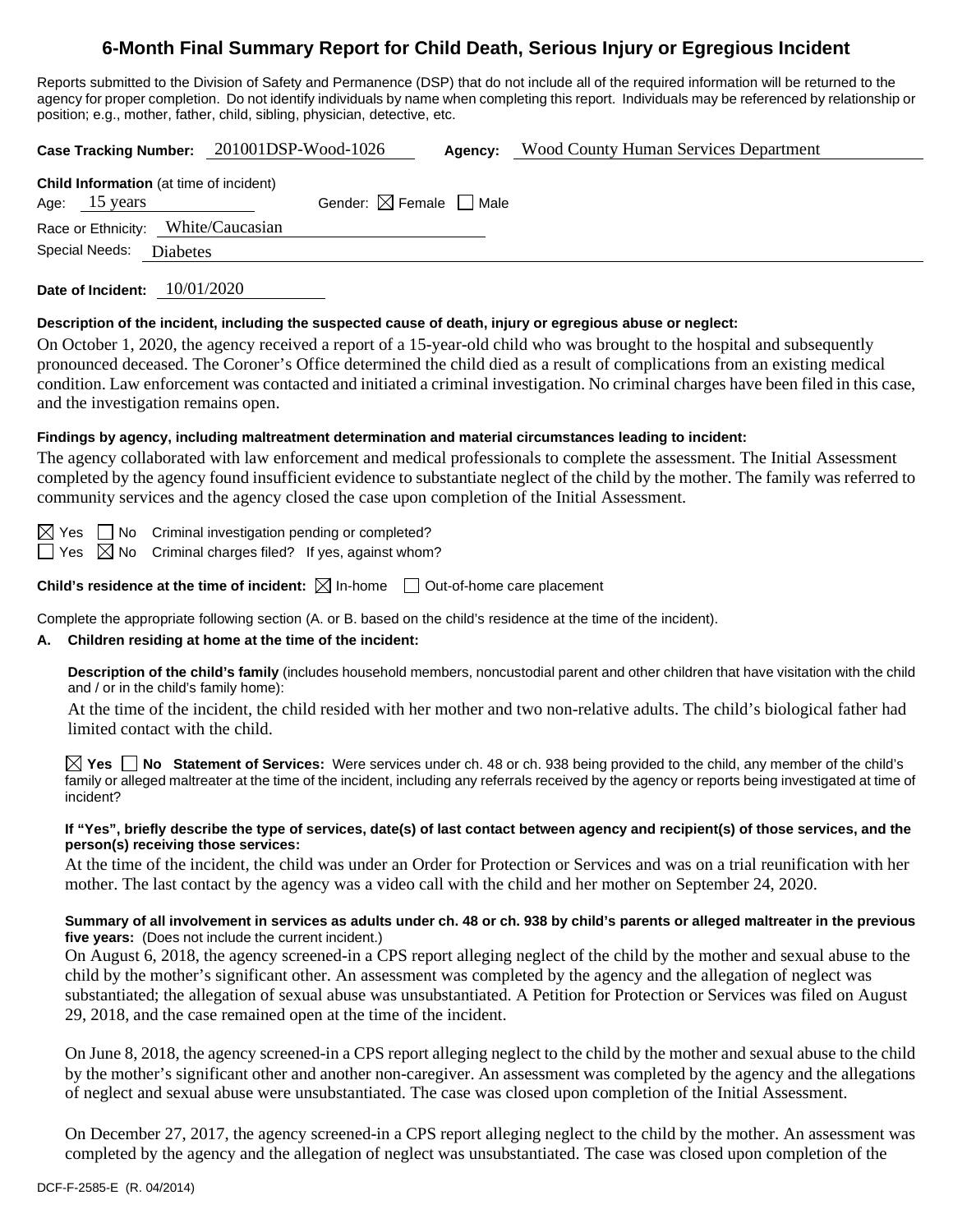Initial Assessment.

On August 23, 2017, the agency screened-in a CPS report alleging emotional damage/abuse and neglect to the child by the mother. An assessment was completed by the agency and the allegations of emotional damage/abuse and neglect were unsubstantiated. The case was closed upon completion of the Initial Assessment.

**Summary of actions taken by the agency under ch. 48, including any investigation of a report or referrals to services involving the child, any member of the child's family living in this household and the child's parents and alleged maltreater.** (Does not include the current incident.)

(Note: Screened out reports listed in this section may include only the date of the report, screening decision, and if a referral to services occurred at Access. Reports that do not constitute a reasonable suspicion of maltreatment or a reason to believe that the child is threatened with harm are not required to be screened in for an Initial Assessment, and no further action is required by the agency.) On July 30, 2020, the agency screened-out a CPS report.

On October 11, 2018, the agency screened-out a CPS report.

On August 6, 2018, the agency screened-in a CPS report alleging neglect of the child by the mother, and sexual abuse to the child by the mother's significant other. An assessment was completed by the agency and the allegation of neglect was substantiated. The allegation of sexual abuse was unsubstantiated. A Petition for Protection or Services was filed on August 29, 2018, and the case remained open at the time of the incident.

On June 8, 2018, the agency screened-in a CPS report alleging neglect to the child by the mother, and sexual abuse to the child by the mother's significant other and another non-caregiver. An assessment was completed by the agency and the allegations of neglect and sexual abuse were unsubstantiated. The case was closed upon completion of the Initial Assessment.

On December 27, 2017, the agency screened-in a CPS report alleging neglect to the child. An assessment was completed by the agency and the allegation of neglect was unsubstantiated. The case was closed upon completion of the Initial Assessment.

On December 4, 2017, the agency screened-out a CPS report.

On August 23, 2017, the agency screened-in a CPS report alleging emotional damage/abuse and neglect to the child by the mother. An assessment was completed by the agency and the allegations of emotional damage/abuse and neglect were unsubstantiated. The case was closed upon completion of the Initial Assessment.

On July 13, 2016, the agency screened-out a CPS report.

On July 12, 2016, the agency screened-out a CPS report.

On February 5, 2016, the agency screened-out a CPS report.

On June 26, 2015, the agency screened-in a CPS report alleging neglect of the child by the mother. An assessment was completed by the agency and the allegation of neglect was unsubstantiated. The case was closed upon completion of the Initial Assessment.

On April 6, 2015, the agency screened-out a CPS report.

On December 15, 2014, the agency screened-out a CPS report.

On March 21, 2014, the agency screened-in a CPS report alleging neglect of the child by the mother. An assessment was completed by the agency and the allegation of neglect was unsubstantiated. The case was closed upon completion of the Initial Assessment.

On December 17, 2013, the agency screened-in a CPS report alleging neglect of the child by the mother. An assessment was completed by the agency and the allegation of neglect was unsubstantiated. The case was closed upon completion of the